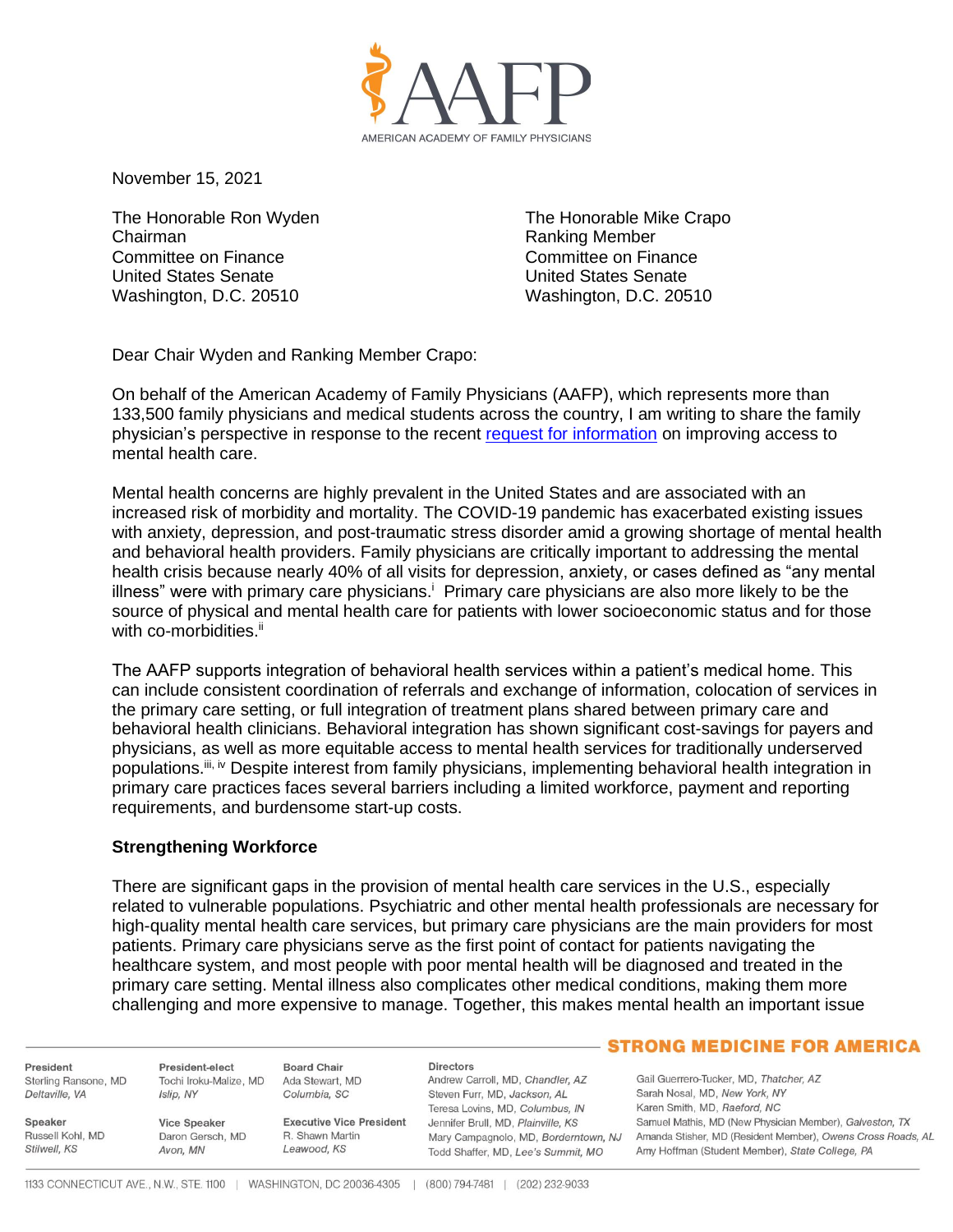November 15, 2021 Chairman Wyden and Ranking Member Crapo Page 2 of 9

for primary care physicians. Preserving scope of practice requirements would benefit primary care physicians by allowing them to practice at the top of their license. However, when primary care physicians need to refer patients to other mental health providers, approximately two-thirds reported they were unable to find the appropriate outpatient mental health services for their patient.<sup>v</sup> This is largely attributed to a shortage of mental health providers and lack of insurance coverage. Strengthening the mental health workforce is critically important to achieve greater uptake of behavioral health integration into primary care practices.

Similarly, to equitably increase access to behavioral health services through primary care settings, availability of primary care physicians must also be prioritized. The AAFP has long been concerned about the shortage of primary care physicians in the U.S., particularly the supply of family physicians, who provide comprehensive, longitudinal primary care services for patients across the lifespan, including chronic disease management, treatment of acute illnesses, and preventive care. It is projected that the U.S. will face a shortage of up to 48,000 primary care physicians by 2034. $\dot{v}$ 

The lack of a diverse physician workforce also has significant implications for public health. Studies show that racial, ethnic and gender diversity among physicians promotes better access to health care, improves health care quality for underserved populations, and better meets the health care needs of our increasingly diverse population. Vii Viii While primary care specialties fares better than other specialties in representation of racial and ethnic minorities in the workforce, the entire physician workforce lags significantly behind the racial and ethnic diversity of the U.S. population. Today, Black and Hispanic Americans account for nearly one-third of the U.S. population, but just 11 percent of physicians.<sup>ix x</sup>

### **Correcting the shortage and maldistribution of physicians, to ultimately improve equitable access to high-quality care, requires immediate action to expand the federal Graduate Medical Education (GME) program in a way that meets the needs of our nation.**

Telehealth serves as an interim solution to workforce shortages but is restricted by arbitrary regulations. The AAFP has consistently advocated to waive the in-person requirement for mental health services provided via audio/visual technology to Medicare beneficiaries. We urge Congress to reject arbitrary restrictions that would require an in-person visit prior to a telehealth visit. Not only is there no clinical evidence to support these requirements, but they also exacerbate clinician shortages and worsen health inequities by restricting access for those individuals with barriers preventing them from traveling to in-person care.<sup>xi</sup>

# **Increasing Integration, Coordination, and Access to Care**

### *Payment Barriers*

The AAFP has [applauded](https://www.aafp.org/dam/AAFP/documents/advocacy/payment/medicare/feesched/LT-CMS-MPFS2017-081916.pdf) the inclusion of collaborative care management codes for family physicians and appreciates this necessary step to ensuring primary care physicians have payment options available when patients present with mental health concerns. Additionally, the AAFP recently [endorsed](https://www.aafp.org/dam/AAFP/documents/advocacy/delivery/medhome/LT-Congress-CoCMAct-091021.pdf) the COCM Act to expand the Collaborative Care model (CoCM). However, the AAFP remains concerned about payment mechanisms that limit expansion of behavioral health integration models. Uptake of collaborative care management codes by family medicine physicians has remained low due to the complexity of the billing and coding requirements, a shortage of behavioral health practitioners, and the need for improved training for staff and physicians alike.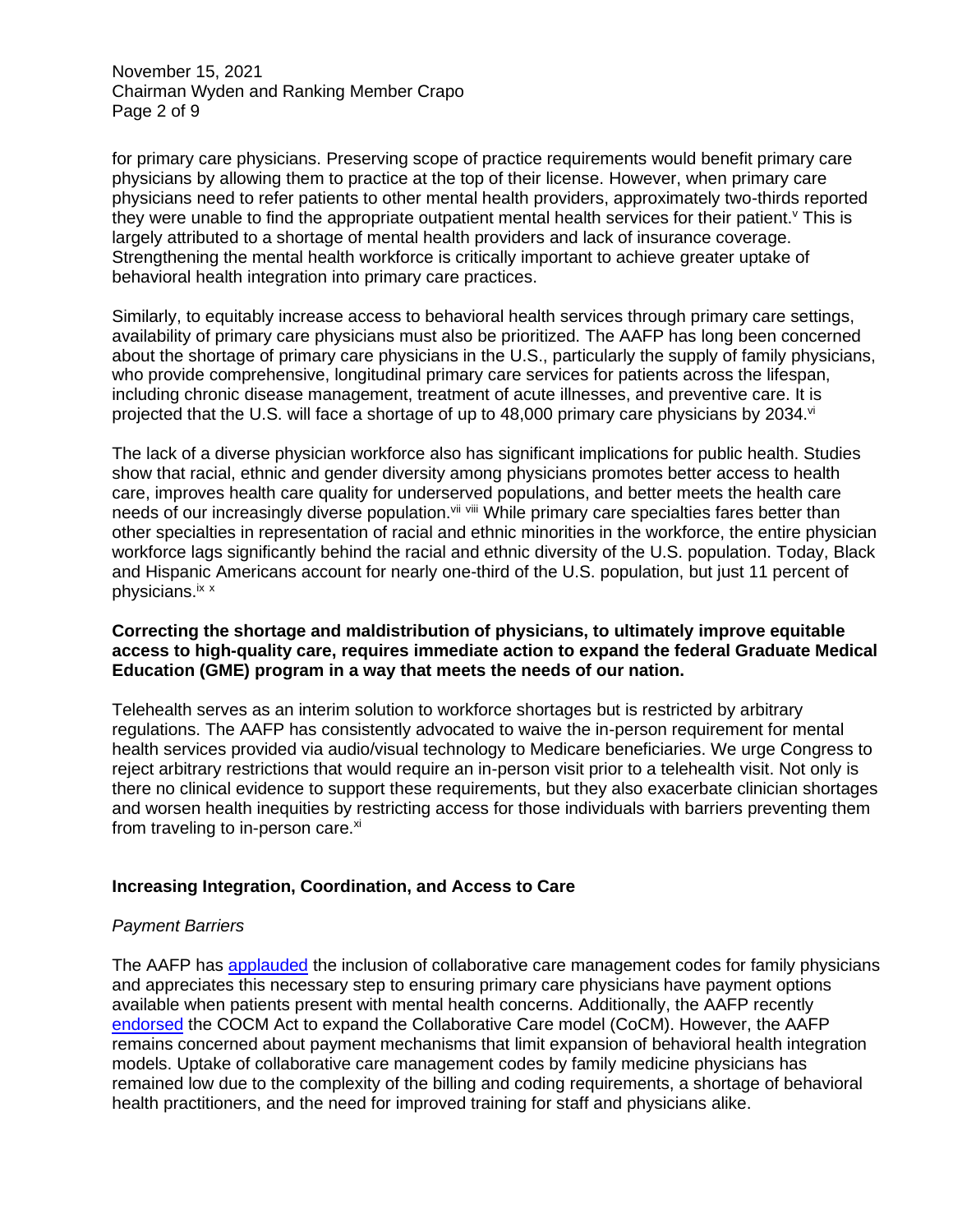November 15, 2021 Chairman Wyden and Ranking Member Crapo Page 3 of 9

Additionally, these codes rely on a fee-for-service (FFS) structure. Although the ability to bill these codes aids a practice in building capacity for integration, behavioral health integration is best supported through alternative payment mechanisms (APMs) and value-based payment. Many alternative payment models (APMs) for primary care have generally not included collaborative care management codes in their calculations for care management fees or other prospective payments, which has limited use of the codes. To correct this, APMs need to be designed to provide sufficient resources to primary care practices for the integration of behavioral health. The flexibility provided by value-based payment, either through prospective payments or a capitated system, is best suited to allow physicians to develop innovative ways to meet their patients' behavioral health needs. APMs designed to support integration should also be risk-adjusted, promote quality care, and be paid within a patient's medical home to avoid care fragmentation, such as from third-party direct to consumer telehealth providers. Not only is this payment infrastructure beneficial to practices intent on delivering holistic, person-centered care, it is essential to ensuring access to high quality, continuous primary care and behavioral health care for patients. When primary care practices are supported by a predictable, prospective revenue stream for the full range of care needs presented by their patients, primary care practices thrive, and patients have better outcomes.

Finally, it is imperative that private health insurance coverage offer adequate and equitable coverage of mental and behavioral health services. The AAFP has long [supported](http://www.groupof6.org/dam/AAFP/documents/advocacy/coverage/insurance/ST-Group6-Coverage-020619.pdf) mental health parity. Because of the ACA, health plans are required to cover certain preventative services, and since 2019 IRS guidance expanding that definition, HSA-eligible high deductible health plans (HDHPs) now have the flexibility to cover certain chronic care management services and medications. Specifically, the HDHPs can cover medication for depression, but the screening and additional office visits are not considered by the IRS as preventative services, meaning they are still subject to the deductible. Cost barriers like those associated with screenings and counseling discourages patients, especially those of lower socioeconomic status, from seeking necessary care. This is problematic for many primary care services as well, which is why the AAFP has [endorsed](https://www.aafp.org/dam/AAFP/documents/advocacy/coverage/aca/LT-Congress-PrimaryVirtualCareAffordabilityAct-100821.pdf) the *Primary and Virtual Care Affordability Act (H.R. 5541)* to waive cost sharing for necessary primary care services, including initial screenings for depression.

### *Interoperability Barriers*

Integrating behavioral health in primary care practices, either through telehealth or colocation, requires significant workflow and technological updates. Appropriate medical information must be readily available to share between primary care physicians and mental health providers when approved by the patient when transitioning between clinicians. This requires functional and (Health Insurance Portability and Accountability (HIPAA)- compliant electronic medical record platforms in colocation models and additional technology updates if administered primarily through audio/visual platforms. Despite the tremendous cost savings potential of CoCM, many practices, especially small and solo physician practices, do not have the resources or technology to immediately integrate behavioral health. Upfront funding for these adjustments, like those provided by the [COCM Act,](https://www.aafp.org/dam/AAFP/documents/advocacy/delivery/medhome/LT-Congress-CoCMAct-091021.pdf) are critical to ensuring physicians have the processes in place to successfully integrate behavioral health care services.

### *Barriers for Underserved Populations*

Rural areas often suffer from a shortage of health care professionals, making access to and coordination with sub-specialists difficult, particularly for behavioral and mental health services. Additionally, there are limited opportunities for physicians and care teams to train in rural health settings, which coupled with a lack of incentives to draw primary care physicians and clinicians to rural areas, further exacerbate limited access and coordination opportunities for patients.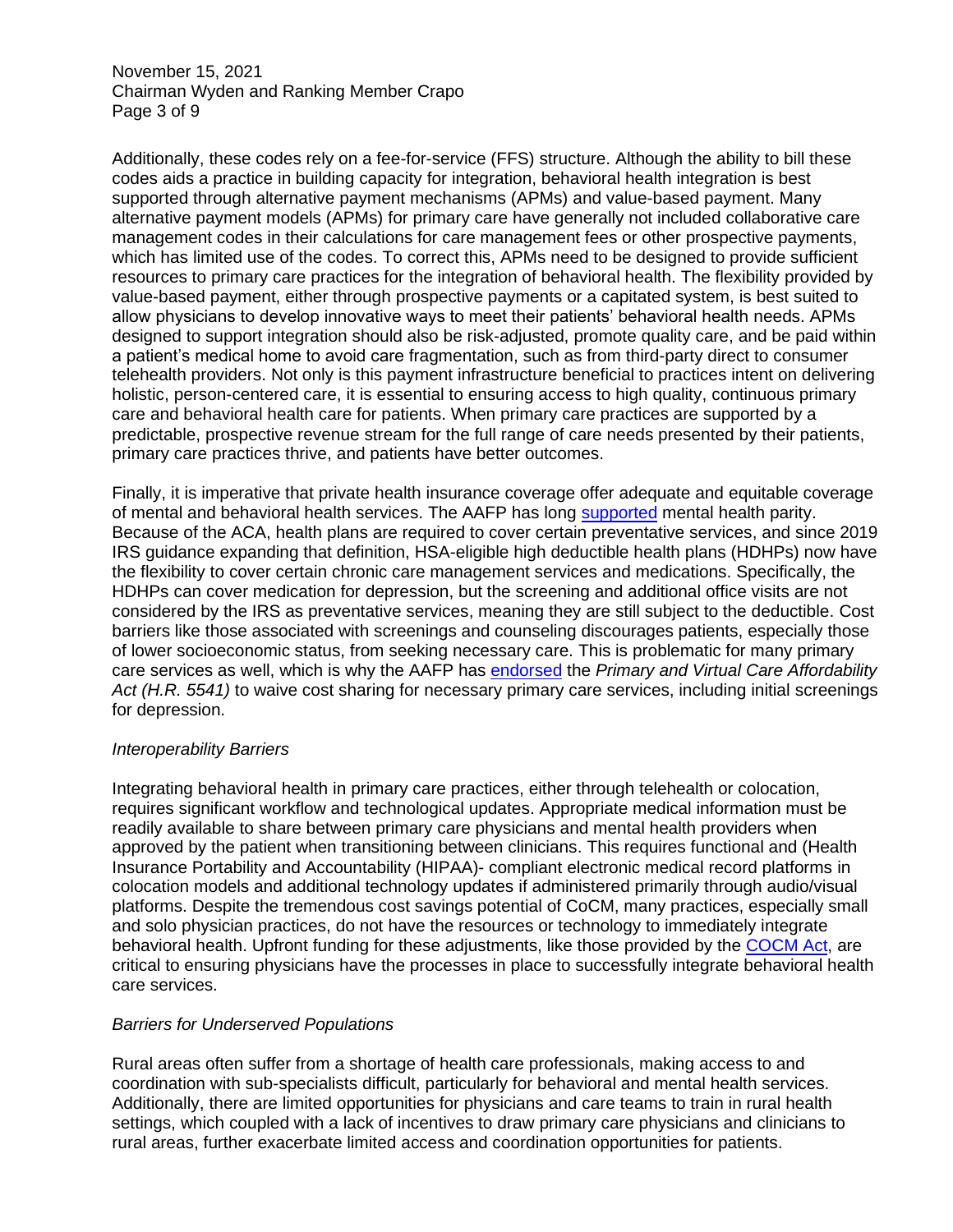November 15, 2021 Chairman Wyden and Ranking Member Crapo Page 4 of 9

Once a primary care physician is practicing in a rural area, they face additional barriers to optimizing their care delivery. Many rural practices do not have access to reliable broadband services that enable effective use of telehealth, which limits their ability to provide important care coordination services. The Medicare physician fee schedule (MPFS) also typically pays less for services provided in rural payment localities, meaning Medicare funds care coordination less in those areas than it does in urban and suburban localities. Accordingly, the AAFP [supports](https://www.aafp.org/dam/AAFP/documents/advocacy/coverage/medicare/LT-House-KeepPhysiciansServingPatientsAct-082521.pdf) the elimination of all geographic adjustment factors from the MPFS except for those designed to achieve a specific public policy goal, such as encouraging physicians to practice in underserved areas.

Additionally, many APMs have been focused on the Medicare population, with limited attention provided to Medicaid and safety net providers. The AAFP acknowledges underserved populations should be more intentionally engaged in value-based care and calls for increased collaboration between the Centers for Medicare & Medicaid Innovation (CMMI), Medicare, Medicaid, as well as private payers. Embedding equity as a shared aim regardless of the patient population and across all models will resource providers more efficiently to ensure all patients receive high quality, affordable, patient-centered care.

Additional opportunities to increase equitable access exist, including expansion of geographic testing of models and incentivizing patient participation. Current primary care models have been geographically limited in scope and repeatedly tested in the same regions. Since primary care is uniquely qualified to care for patients of all ages in diverse settings nationwide, efforts should be made to expand where models are tested to increase equitable access and avoid further exacerbation of disparities. Additionally, models should be designed with incentives that remove patient barriers to access, such as waiving co-pays or co-insurance for primary care. Waived co-pays should be covered by the payer rather than being waived by the practice to avoid financially penalizing practices.

Finally, telehealth expansion during the Public Health Emergency has expanded care for everyone, including minority populations and geographically underserved communities. Continuing to allow access to these services and compensation for these services will ensure more and better access to behavioral health. Additional recommendations are detailed in the "Telehealth" section below.

### *Crisis Intervention Models*

The AAFP supports reforms to policing practices that mitigate disparities caused by biased and discriminatory policing, reduce health disparities caused by traumatic stress and over-policing in communities of color, and reduce the risk of exposure to direct and indirect police-related violence to members of the public – with particular attention to the impact on BIPOC and other marginalized populations. Successful interventions should encompass system-wide, anti-racist strategies at the community and policy levels. Additional research and funding are needed to identify and evaluate scalable, evidence-based reforms to current policing practices. This includes routing calls from the police department to a community response department (staffed by medical, social work, and mental and behavioral health professionals) for situations involving medical, mental health, disability-related, or other behavioral or social needs, using sobering centers as an alternative to incarceration for individuals publicly intoxicated, and using mental health courts and other community diversion alternatives to incarceration, including critical connections to vocational and housing assistance services.

#### *Connecting Patients to Resources*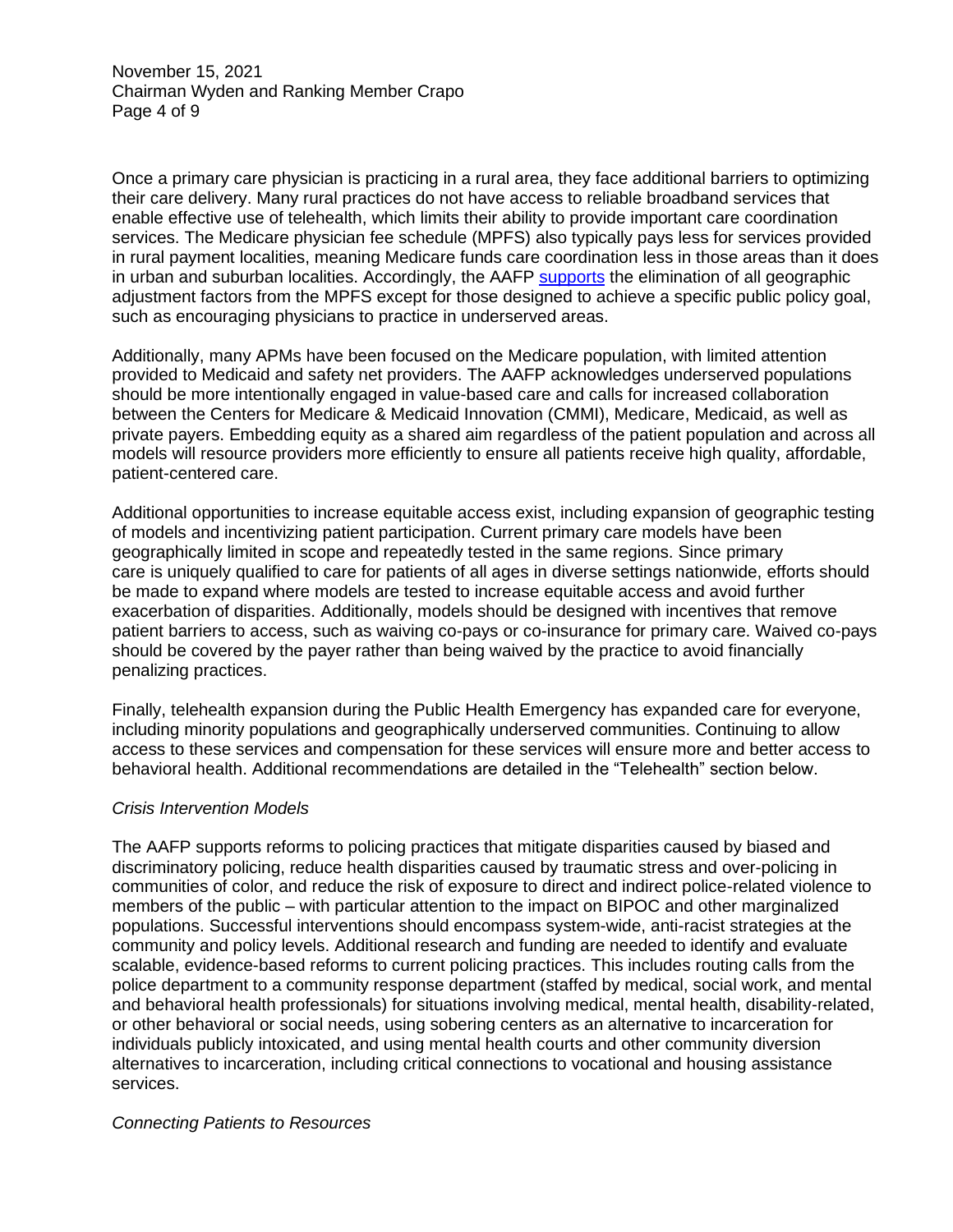November 15, 2021 Chairman Wyden and Ranking Member Crapo Page 5 of 9

The AAFP's policy on [social determinants of health](https://www.aafp.org/about/policies/all/social-determinants-health-family-medicine.html) outlines how family physicians are uniquely qualified to identify social needs and connect patients with third-party services and public programs in their community to address those needs. To best address health equity and social determinants of health, we first need a robust and healthy public health infrastructure. While physicians and other clinicians, inclusive of all specialties, can potentially assist in identifying and facilitating addressing social needs, they cannot and should not be held responsible for resolving them. Existing FFS structures typically do not pay for or support robust care coordination activities for social needs within a patient's community, which can disadvantage patients who require more support and the physicians who care for them. As such, APMs need to be designed to support the needs of patients, inclusive of health-related social needs, without inappropriately holding primary care physicians responsible for outcomes outside their control.

Additionally, although health plans offer a variety of services and many offer care coordination and/or management directly to patients, it may not be effectively coordinated with the patient's existing primary care physician. When primary care plays a central role in care coordination, it is much more encompassing than care coordination outside of primary care, which is often episodic in nature or limited to a single organ system or disease state. Primary care provides patient advocacy in the health care system to accomplish cost-effective and equitable care by coordination of health care services.

### **Ensuring Parity**

The Mental Health Parity and Addiction Equity Act and the Affordable Care Act require parity for the payment of mental health and substance use disorder treatment at the same level as physical health treatments. However, enforcement by the U.S. Department of Labor is limited to investigations and non-monetary actions. The AAFP supports giving the Department of Labor the authority to issue civil monetary penalties for insurers not offering parity for mental health services.

Additionally, access to mental and behavioral health care services is often impeded by burdensome regulations like prior authorization or step therapy. These barriers exist in primary care as well, but more stringent requirements for mental and behavioral health services would violate parity laws.

Prior authorization requires approval from a health plan before the delivery of a procedure, device, supply, or medication for insurance to cover the cost. According to a 2020 survey conducted by the American Medical Association (AMA), 85 percent of physicians report that the burden associated with prior authorization is "high" or "extremely high" and 30 percent of physicians report that prior authorization has led to a serious adverse event for a patient in their care. The AMA survey reports that physicians and their staff spend almost two business days each week completing an average of 40 prior authorizations per physician, per week. Studies show providers suffer costs of \$11 per manual prior authorization and \$4 per electronic prior authorization, which amounted to a total of \$528 million in prior authorization costs for providers in 2019.<sup>xii</sup> Further, prior authorization interactions with insurers cost practices \$82,975 per physician annually.xiii **The AAFP [urges](https://www.regrelief.org/wp-content/uploads/2021/05/RRC-FINAL-PRESS-RELEASE-HOUSE-BILL-INTRO-D0948815.pdf) Congress to pass the** *Improving Seniors' Timely Access to Care Act (H.R. 3173/S. 3018)* **and permanently reduce the volume of prior authorization requirements across Medicare and Medicaid payers.** 

Step therapy is an insurance protocol that requires patients to try one or more insurer-preferred medications prior to a physician recommendation. This practice is also known as "fail first" and can take weeks or months. Once a patient finds a medication that does work for them, they may have to repeat the step therapy process if they switch insurance plans. When implemented improperly, step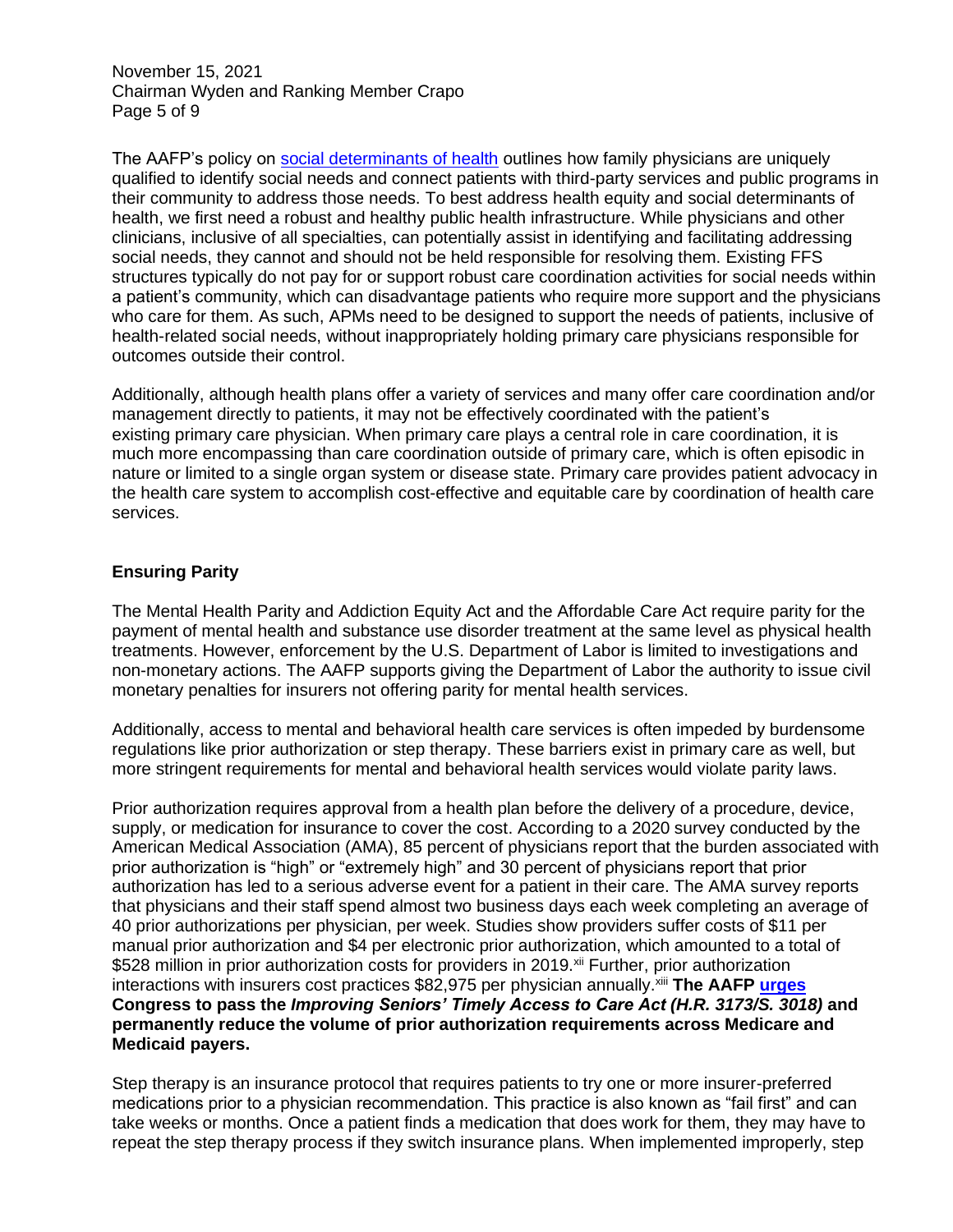November 15, 2021 Chairman Wyden and Ranking Member Crapo Page 6 of 9

therapy can result in patients not being able to access the treatments they need in a timely manner. Physicians can request exceptions to step therapy requirements, but insurers may not respond promptly to such requests, resulting in a further delay of treatment. **The AAFP [urges](https://www.aafp.org/dam/AAFP/documents/advocacy/legal/administrative/LT-SupportingSafeStepAct-051921.pdf) Congress to pass the Safe Step Act (S. 464 / H.R. 2163) to implement transparency guidelines to prevent inappropriate use of step therapy in employer-sponsored health plans and create a clear process for patients and physicians to seek reasonable exceptions to step therapy.**

# **Expanding Telehealth**

### *Quality and Cost-Effectiveness*

As outlined in our [Joint Principles for Telehealth Policy,](https://www.aafp.org/dam/AAFP/documents/advocacy/health_it/telehealth/LT-Congress-TelehealthHELP-070120.pdf) the AAFP strongly believes that the permanent expansion of telehealth services should be done in a way that advances care continuity and the patient-physician relationship. Expanding telehealth services in isolation, without regard for previous physician-patient relationship, medical history, or the eventual need for a follow-up hands-on physical examination, can undermine the basic principles of the medical home, increase fragmentation of care, and lead to the patient receiving suboptimal care. In fact, a recent nationwide survey found that **most patients prefer to see their usual physician through a telehealth visit, feel it is important to have an established relationship with the clinician providing telehealth services, and believe it is important for the clinician to have access to their full medical record**. Telehealth can enable timely, first-contact access to care and supports physicians in maintaining long-term, trusting relationships with their patients, both of which are central to continuity of care and high-quality services.

As previously referenced, the AAFP has consistently advocated to waive the in-person requirement for mental health services provided via audio/visual technology to Medicare beneficiaries. Requiring in-person visit prior to a telehealth visit for mental health care does not improve the quality or costeffectiveness of telehealth services. xiv

Additionally, **permanently remove geographic and originating site restrictions to ensure that all Medicare beneficiaries can access telehealth care at home can help patients access timely care and prevent more costly services**. Transitional care management (TCM) services illustrate how permanently eliminating geographic and originating site requirements could improve utilization of high-value care and ultimately improve care coordination and patient outcomes. TCM services are provided after a patient is discharged from a hospital stay, with the goal of ensuring care continuity once they return home. Facilitating TCM via telehealth allows patients to easily access their care and primary care physicians to make appropriate changes to their care to prevent hospital readmissions. To bring clarity and provide certainty to patients and providers, we strongly urge Congress to address these restrictions in statute by striking the geographic limitation on originating sites and allow beneficiaries across the country to receive virtual care in their homes, or the location of their choosing, where clinically appropriate and with appropriate beneficiary protections and guardrails in place.

### *Equitable Expansion*

Coverage of audio-only E/M services is vital for ensuring equitable access to telehealth services for patients who may lack broadband access or be uncomfortable with video visits. Furthermore, seniors and those with limited English-proficiencies would benefit most from audio-only services. According to the Pew Research Center, only about 53% of patients over the age of 65 own smartphones, while 91% own any type of cell phone. Recent studies of telehealth utilization by patients with limited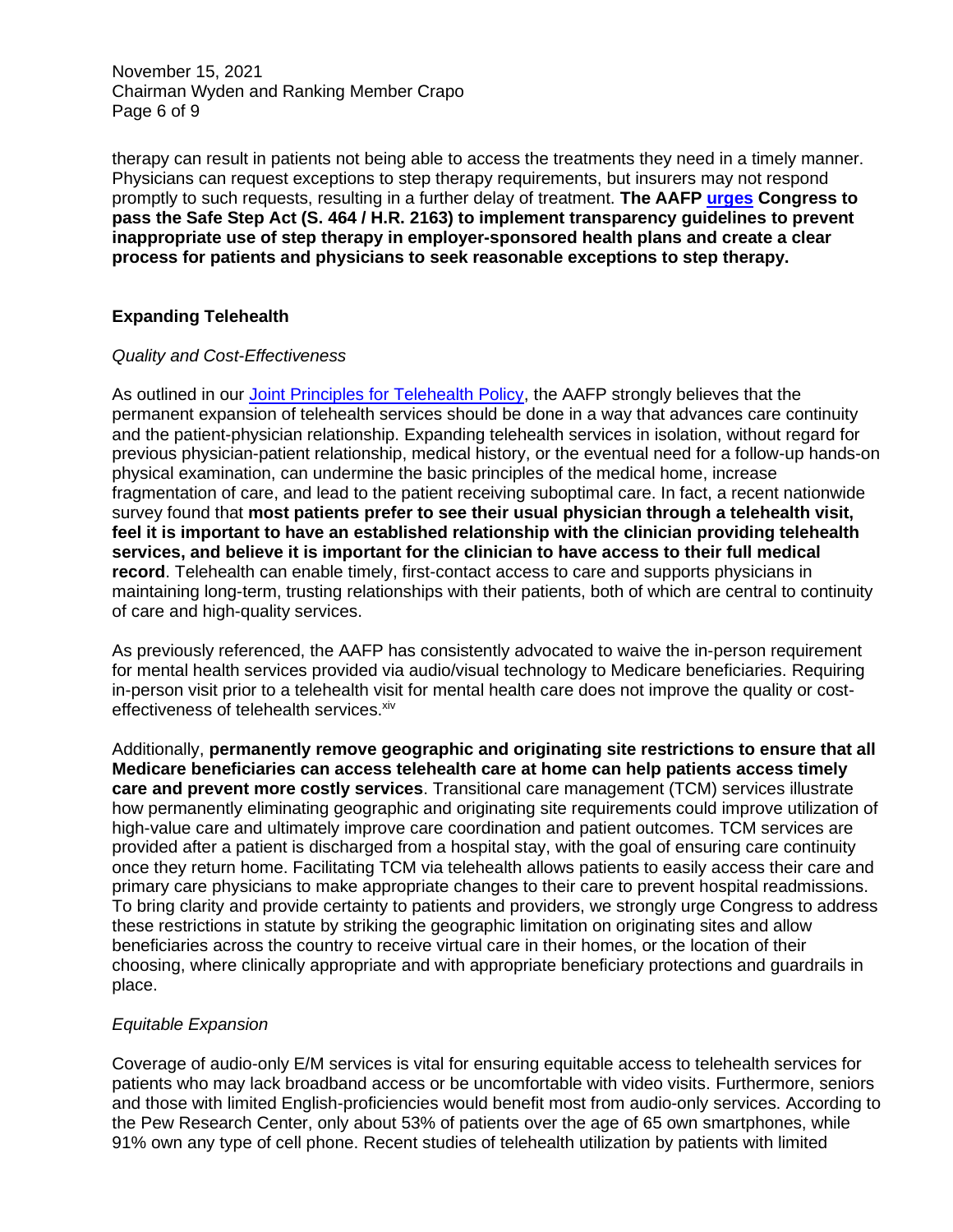November 15, 2021 Chairman Wyden and Ranking Member Crapo Page 7 of 9

English proficiency show that non-English speakers have used telehealth far less than Englishspeakers. Many physicians routinely use telephone translation services to provide linguistically appropriate care, and these services can be more seamlessly integrated into telephone visits, whereas integrating translation services into audio-video platforms can be costly and complex. **Requiring Medicare to cover audio-only evaluation and management services beyond the public health emergency will ensure equitable access to care.**

Finally, additional studies are needed to inform the direction of permanent telehealth policies and should include collection and reporting of data stratified by race, ethnicity, gender, language, and other key factors. The AAFP has [called](https://www.aafp.org/dam/AAFP/documents/advocacy/health_it/telehealth/LT-RepKelly-EDOTAct-072821.pdf) on Congress to pass the Evaluating Disparities and Outcomes in Telehealth (EDOT) Act. The EDOT Act requests data on telehealth utilization broken down by service modality (i.e. audio-video and audio-only). This data, in conjunction with data on patient outcomes, will be invaluable as the Centers for Medicare and Medicaid Services (CMS) and state Medicaid agencies weigh whether and how to continue covering telephone services beyond the PHE. In addition to these and other factors specified by the EDOT Act, the AAFP also strongly recommends that any studies of telehealth utilization analyze volume, patterns and patient outcomes for visits provided by a patient's usual source of care versus one-off visits provided by a clinician with whom the patient has no relationship. There is ample evidence that greater care continuity leads to higher quality of care and lower health care utilization and costs.<sup>xv, xvi, xvii</sup> Telehealth technologies can enhance patient-physician collaborations, increase access to care, improve health outcomes by enabling timely care interventions, and decrease costs when utilized as a component of, and coordinated with, longitudinal care as well as an existing physician-patient relationship.

# **Improving Access for Children and Young People**

Caring for children's behavioral health needs can be more complicated. Clinicians working with children and adolescents will need to be aware of privacy concerns and will need to consider workflow/ways to integrate confidential or one-on-one time with patients to address some behavioral health issues. Ninety percent of adolescents and young adults received care from their family physician in the past two years. Of these patients, 50 percent of adolescents and 33 percent of young adults said they felt their parents' presence might affect their comfort level or change the outcome. Additionally, access to subspecialty care is challenged, particularly in under resourced areas. The AAFP has published a number of [resources](https://www.aafp.org/family-physician/patient-care/prevention-wellness/emotional-wellbeing/adolescent-and-young-adult-health.html) for family physicians who see children and teens that include special considerations for social and behavioral health needs.

Medicaid is a critical component of the response to the children's mental health crisis because it provides health insurance to 1 in 5 Americans and covers some of our most vulnerable populations, including low-income children, pregnant women, and families, children with special health care needs, non-elderly adults with disabilities, and other adults, many of whom are uniquely susceptible to COVID-19 and a host of other adverse health outcomes. When Congress raised Medicaid primary care payment rates to Medicare levels in 2013 and 2014, patient access improved.<sup>xviii</sup> Improving access to primary care through improved payment will in turn improve screening, diagnosis, and treatment of mental health and behavioral health needs. The *[Ensuring Access to Primary Care for](https://www.aafp.org/dam/AAFP/documents/advocacy/payment/medicaid/LT-SenBrownMurray-EnsuringAccessPrimaryCareWomenChildrenAct-052721.pdf)  [Women and Children Act](https://www.aafp.org/dam/AAFP/documents/advocacy/payment/medicaid/LT-SenBrownMurray-EnsuringAccessPrimaryCareWomenChildrenAct-052721.pdf)* would return Medicaid payments for primary care services to Medicare payment levels for two years and expand the number of clinicians eligible for this increase to ensure that all Medicaid enrollees have access to the primary and preventive care they need. The legislation also raises Medicaid payment rates to those of Medicare for the duration of any future public health emergency and six months thereafter. During this time of crisis and once things return to normal, it is critical that the Medicaid program be able to respond to take on any qualified new individuals and ensure physicians have the means to serve these new patients.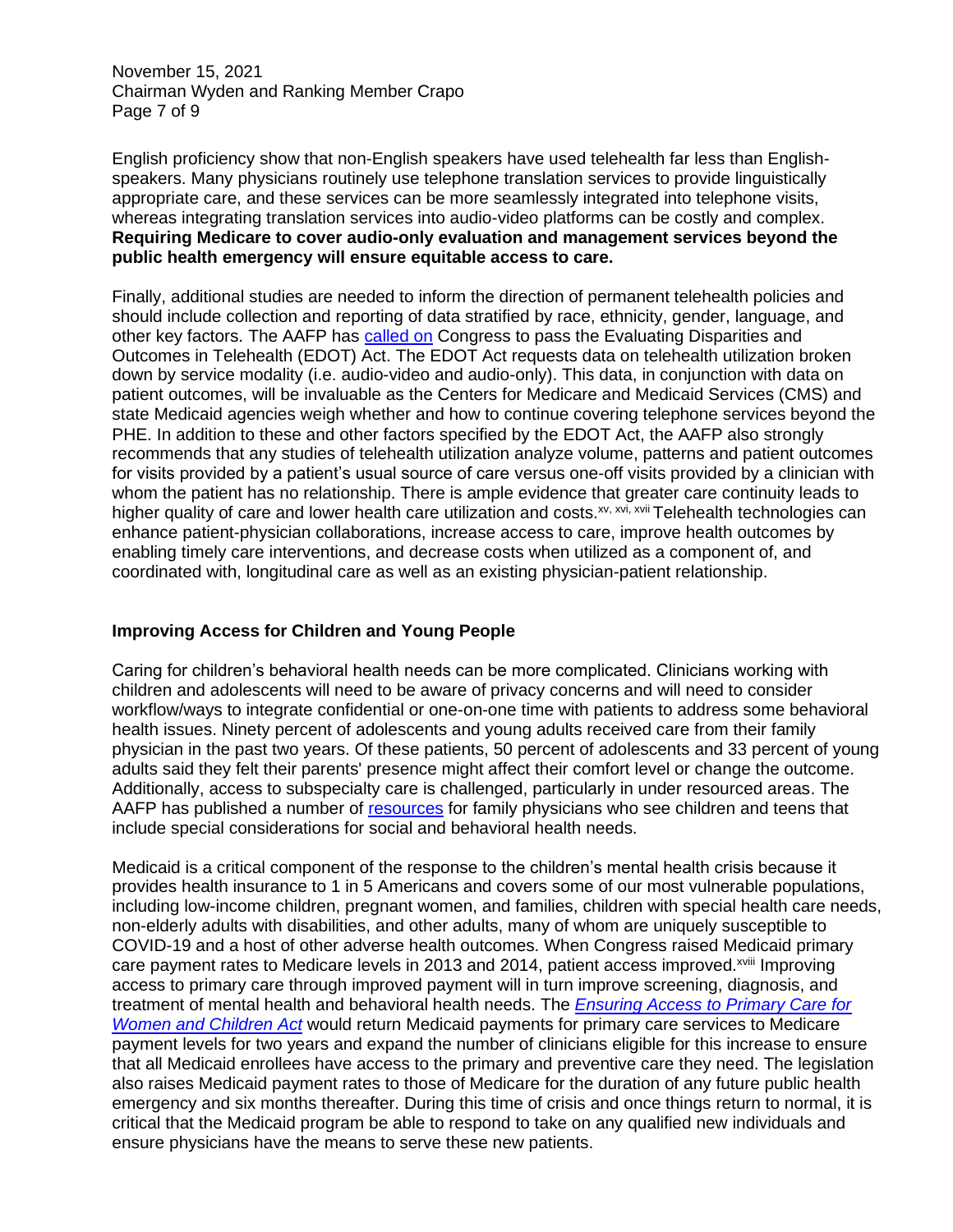November 15, 2021 Chairman Wyden and Ranking Member Crapo Page 8 of 9

AAFP's joint [recommendations](https://www.aafp.org/dam/AAFP/documents/advocacy/coverage/medicaid/LT-Congress-on-ChildMentalHealth-072921.pdf) on improving mental health care for children outlines the importance of telehealth flexibilities and Medicaid expansion. It also includes detailed recommendations on improving investments in pediatric mental health infrastructure and supporting a robust, diverse mental health workforce. There are currently not enough inpatient beds to support children in crisis situations, which increases the number of children boarding in emergency departments. Congress should provide resources to support efforts to scale-up inpatient care capacity, including costs associated with reallocation of existing resources, such as the conversion of general beds to accommodate mental health patients or to update psychiatric facilities to meet current safety standards and the unique needs of children and adolescents. There is also a vital need to increase access to alternatives to inpatient and emergency department care. Congress should provide funding specifically for the creation of additional pediatric care capacity for new sites of care to improve access to mental health services including step-down, partial hospitalization and day programs. Moreover, shortages in the mental health workforce are persistent, more severe within pediatric specialties and projected to increase over time. To address barriers to entry into these critical professions and to recruit a more diverse workforce, Congress should invest additional funding in both new and existing pediatric mental health workforce training and loan repayment programs

Thank you for the opportunity to respond to the committee's request for information. The AAFP is eager to support the committee in finding solutions to address the growing mental health crisis. For additional questions, please reach out to Erica Cischke, Director, Legislative and Regulatory Affairs at [ecischke@aafp.org.](mailto:ecischke@aafp.org)

Sincerely,

Gda D. Stewart, res

Ada D. Stewart, MD, FAAFP Board Chair, American Academy of Family Physicians